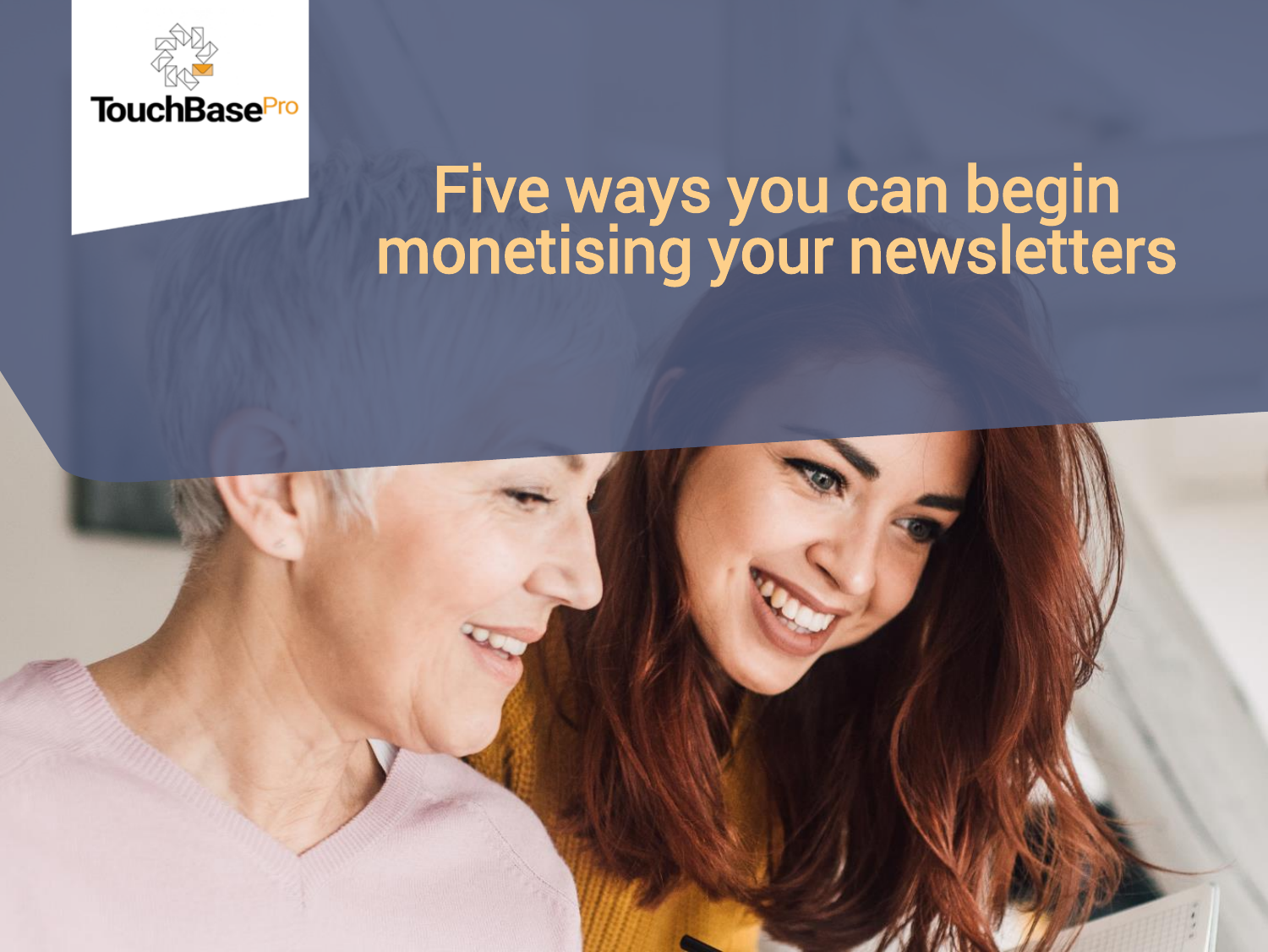

# Turn web traffic into subscribers and<br>your subscribers into website visitors

Emails that offer a simple set of (relevant) links can boost your website page views, which may help increase your web rankings, on-site advertising opportunities and subscriber conversions.

Many potential customers will sign up for a newsletter, before engaging with your brand. These can be a great opportunity to entice potential subscribers by offering a taste of the content they'll receive once they sign up, subscribe, or buy.

Here is a great example of using links to promote traffic back to the website of the **[Daily Maverick](https://www.dailymaverick.co.za/)**, who use TouchBasePro for their emails, send only a few sentences to their audience, enticing them to click and read the full article. This audience then clicks on the article intro to read more on their website, because who wants to read an essay on email right?

Based on the reader's subscription, they will either have unlimited articles to read or can only access those for unpaid readers (we'll cover this shortly).



ZAR X: Teething troubles still haunt South Africa's alternative stock exchanges BY RAY MAHLAKA

Dr Dan Matjila's secret deal to make Iqbal Survé's R700m debt to PIC disappear BY DEWALD VAN RENSBURG FOR AMABHUNGANE

Hidden hurdles: Is it still worth investing in Nigeria's growth story? BY SASHA PLANTING

#### Opinionistas

Public sector 'retrenchments': It's time for unions to take the austerity bull by the horns BY DICK FORSLUND

Richards Bay Minerals: The poster child for South Africa's mining governance mess BY TIM COHEN

With only 27 out of 257 South African municipalities getting a clean audit outcome, service delivery remains a pipe dream BY CASSANDRA DORASAMY

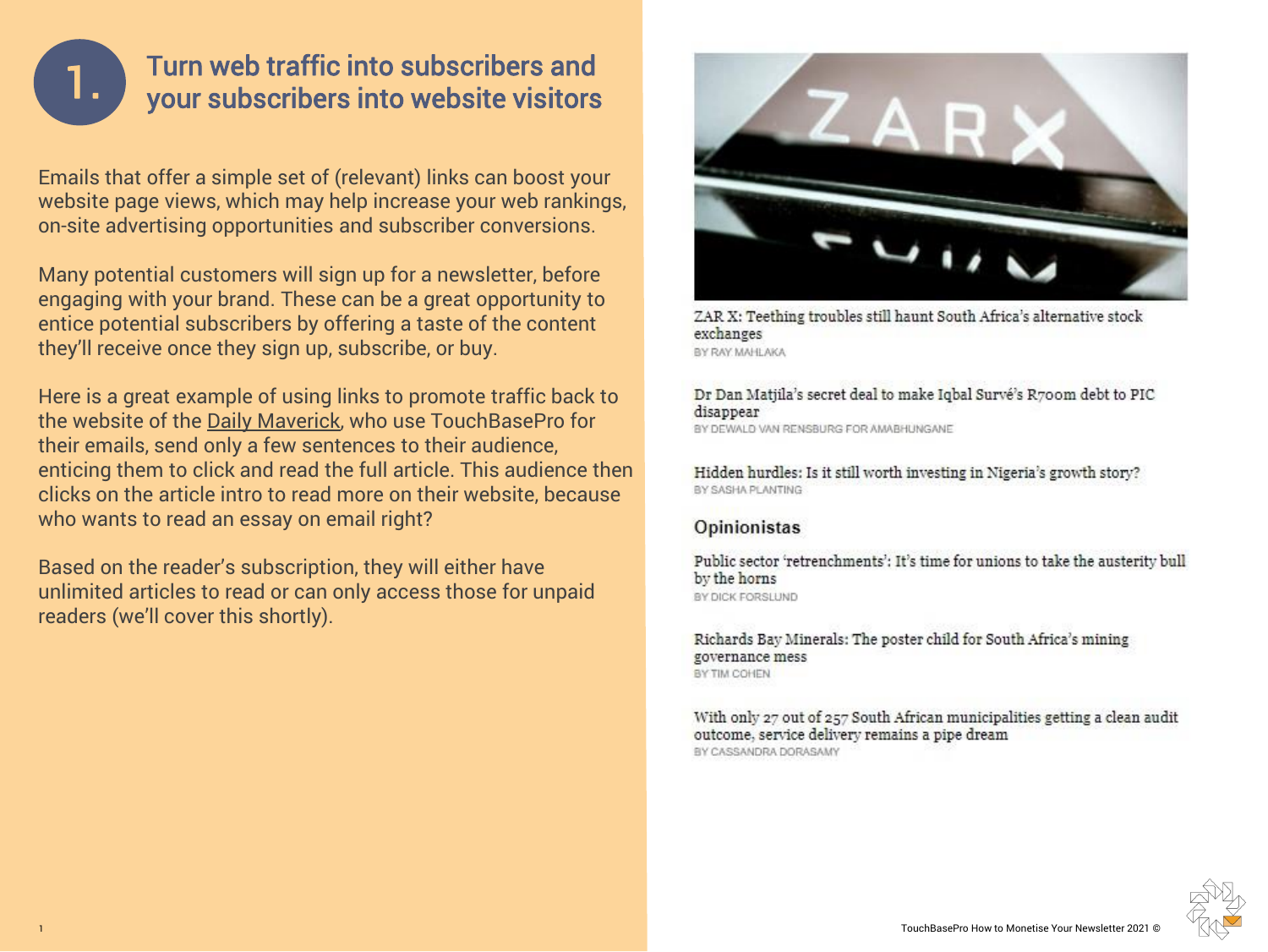

## 2. Advertising in your emails

Many email newsletters or update emails are sustained through advertising, which increasingly takes the form of either visual advertising, native advertising, or sponsored content.

Arguably one of the most effective of the above is native advertising. Native adverts (and sometimes, sponsored content too) are designed to look like part of the sender of that email's content, which helps ensure people read, or at least consider looking at this content. The size and design of this type of content range widely because its main aim is to "mimic" or blend in with other content within the email or newsletter.

The other more common email adverts include banners or even sponsored email themes. By now, everyone is familiar with banner ads, and though sometimes audiences are disengaged from this form of advertising, you can still create great impact using animated GIFS as banners, or making sure these visual adverts are relevant and appealing.

### A sustainable lifestyle on a small, off-the-grid farm

After spending seven years in Zithulele and three in Cebe in rural Eastern Cape, Karen and Roger Galloway bought Heartwood Homestead, a small farm close to East London. Here, they practise regenerative agriculture and use their resources to benefit others through an internship programme.

#### **AGRISMART SOLUTIONS FOR THE AGRICULTURAL INDUSTRY** www.bearings.co.za





**Management of** important grain diseases



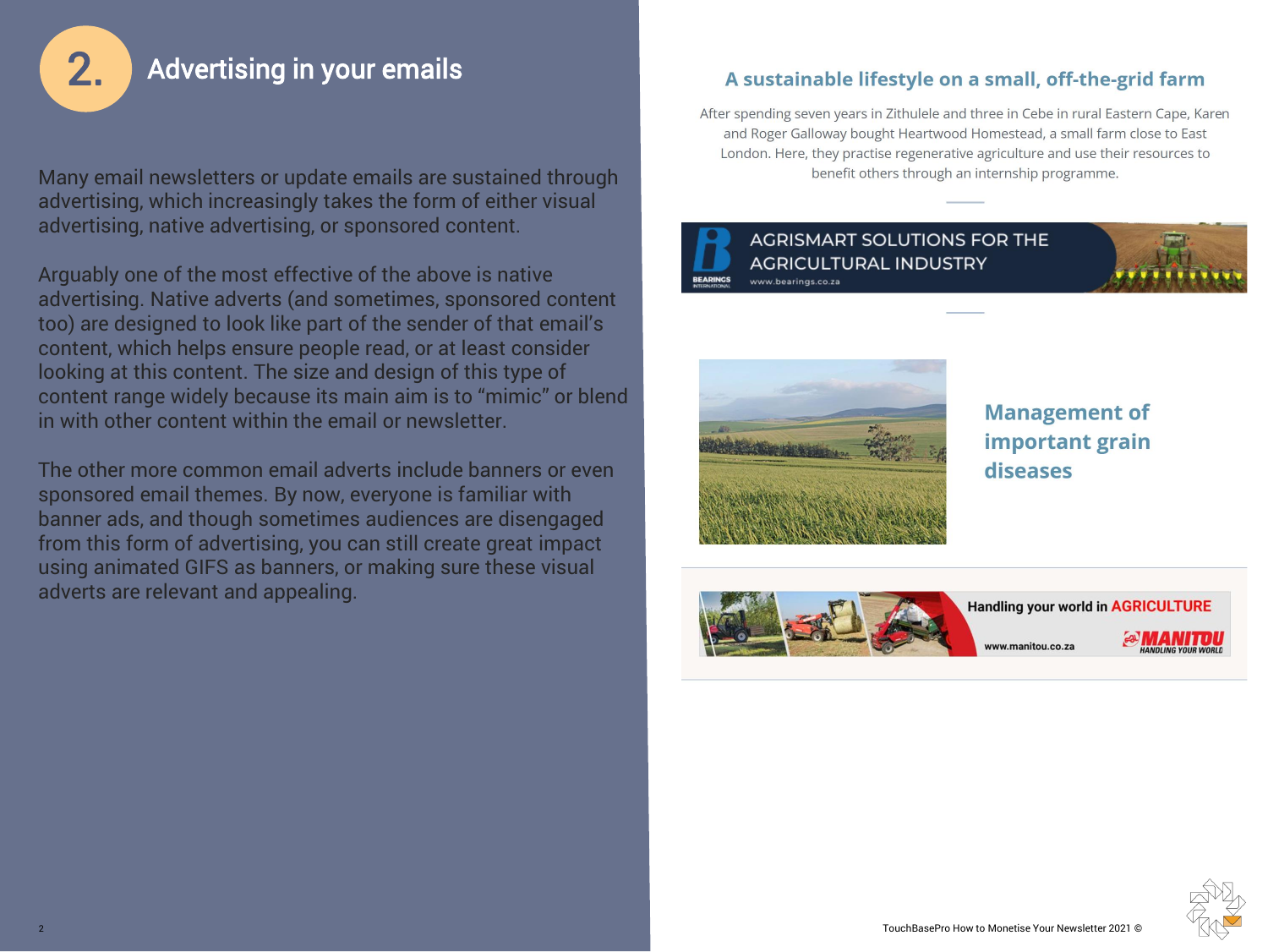

# Promote a membership for premium<br>content

If you consistently provide quality content and information to your readers, they may be willing to pay for exclusive access. Promoting a premium site, paid package or premium subscription with exclusive content is one of the best ways to monetise your email list.

This is especially relevant to publishers, but regular businesses with an engaged email database and something to offer can also capitalise on this by sharing exclusive articles, help guides or content that only apply to VIP customers or premium subscribers.

Here is a great example from The Times, encouraging free readers to subscribe to receive exclusive content. This is referred to as "gated content" and should be used cautiously. It is generally encouraged when you have content that is valuable, when you hold an engaged audience and the resources to facilitate payment for such content, easily.

|  |  | THE 58 |  | <b>L TIMES</b> |  |
|--|--|--------|--|----------------|--|
|  |  |        |  |                |  |

His unscripted remarks, markedly different to Labour policy, were made at a private think tank event in Brussels last month. A recording was leaked last night on the eve of the agreement's 20th anniversary.

**SUBSCRIBE** 

**LOG IN** 

"There are real economic reasons why people have played up the issue of the Irish border and the need to have the shibboleth of the Good Friday agreement.

#### Want to read more?

#### Register with a few details to continue reading this article.

| Full name     |            |  |
|---------------|------------|--|
| Email address |            |  |
|               | Get access |  |

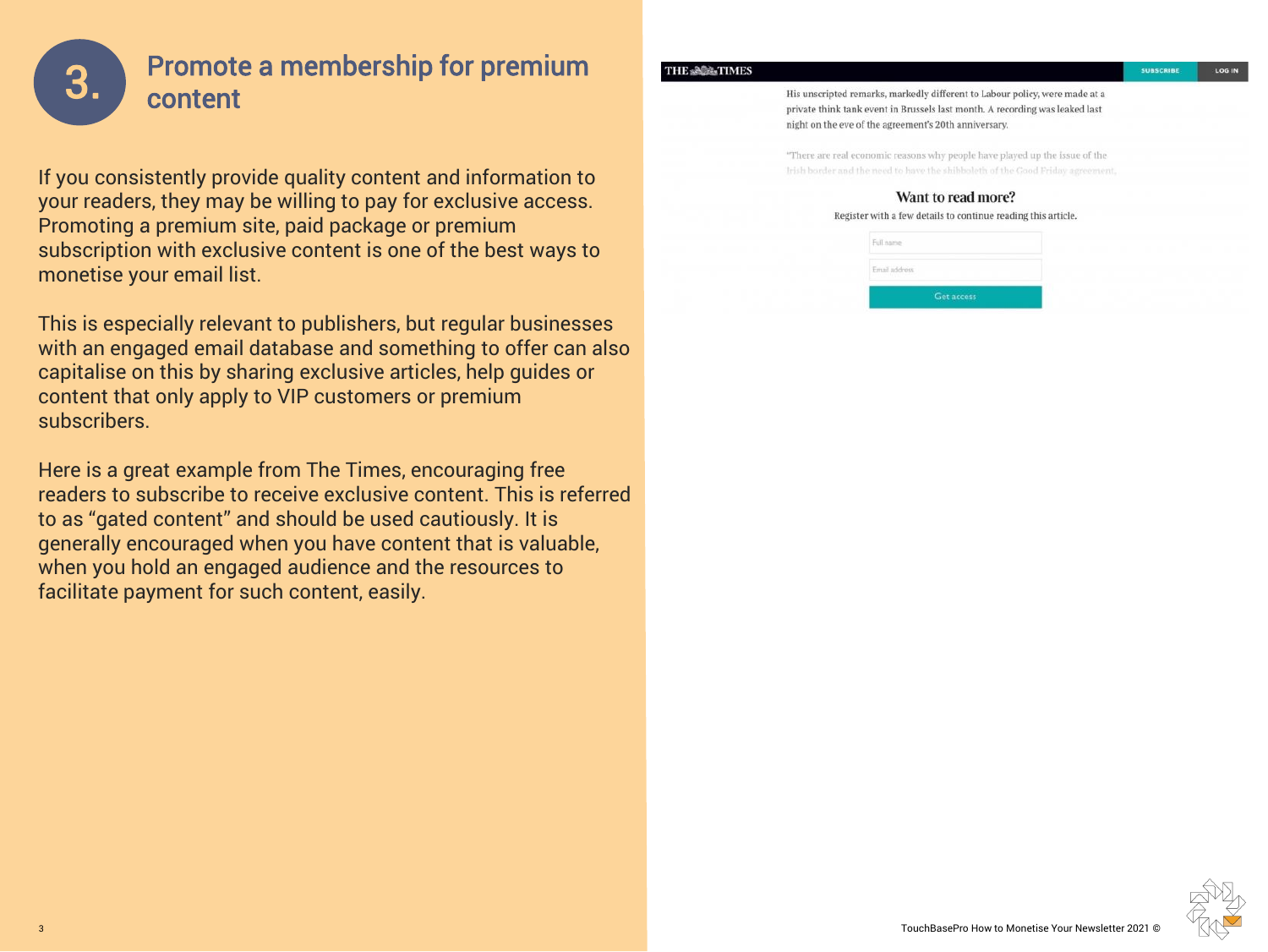

# **4.** Add affiliate marketing to your email plan

To explain as briefly as I can, being an affiliate is generally straightforward: your company gets paid commission on any sales you generate for a certain company through their content in your emails, or on your website. A popular example is, **[BuzzFeed](https://tapfiliate.com/blog/how-buzzfeed-mastered-affiliate-marketing/)** which has been doing this for a few years now under a specially crafted newsletter. This newsletter is aimed at exclusively driving sales to partners like Amazon, Mac Cosmetics, and other retailers.

Affiliate links are often simple to implement, however, there is a danger in simply signing up with every affiliate you can. Your ability to select only those affiliates that share your values (just as with selling your advertising space), is crucial to the success of your affiliate marketing. If your content, values, and relevance don't match the affiliate adverts, your plan can be doomed from the start.

It needs to be a major focus that you aim to work with niche brands that your audience will most likely purchase, as well as those that are established in the industry, which adds social proof to your email campaigns. Promoting makeup or jewellery to an audience of technology or gaming enthusiasts may not work very well. Dealing with questionable affiliate partners can be highly detrimental to you and your audience's satisfaction. Find products and services that would be of use to your readers and place the links, content, and images strategically on your emails or blog.